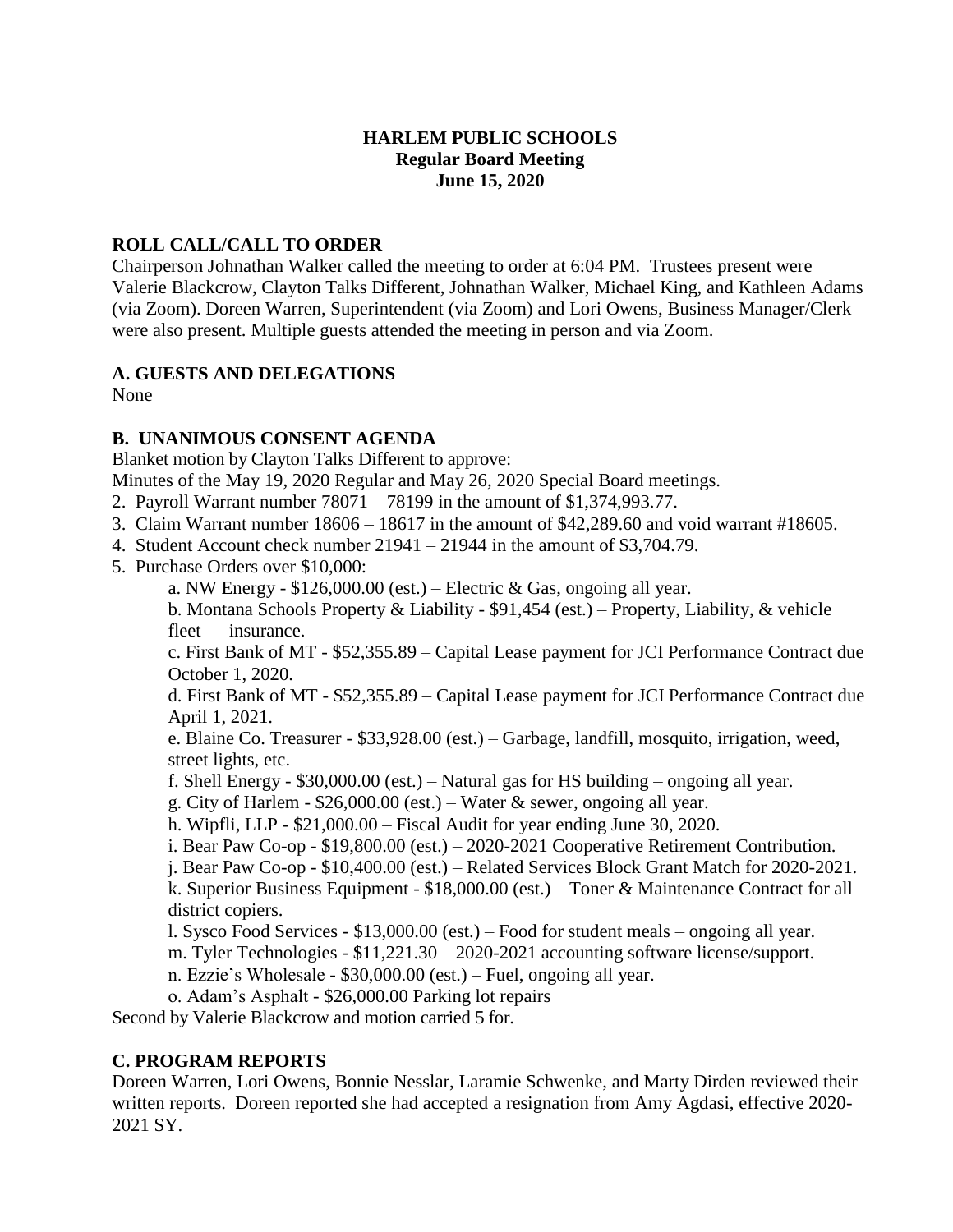### **D. MOU WITH YELLOWSTONE BOYS AND GIRLS RANCH**

Motion by Clayton Talks Different to approve the MOU with Yellowstone Boys and Girls Ranch. Second by Valerie Blackcrow and motion carried 5 for.

### **E. MOU WITH MONTANA DIGITAL ACADEMY**

Motion by Clayton Talks Different to approve the MOU with Montana Digital Academy. Second by Valerie Blackcrow and motion carried 5 for.

## **F. SUMMER FACILITIES USE GUIDELINES**

Motion by Valerie Blackcrow to open school facilities for the summer effective on June 16, 2020 under the guidelines provided by Ms. Laramie Schwenke, Activities Director and the Blaine County Health Department. Second by Clayton Talks Different and motion carried 5 for.

#### **G. 2020-21 INDIVIDUAL TRANSPORTATION CONTRACTS**

Motion by Michael King to approve individual transportation contracts for the 2020-21 school year for Ree Jones, Bette Jo Snider, Laurie Faber, Bobbie Mitchell, Jolene Liddle, and Trisha Gruszie, with isolation status for Bobbie Mitchell. Second by Clayton Talks Different and motion carried 5 for.

## **H. 2020-21 BUS ROUTE APPROVAL**

Motion by Valerie Blackcrow to approve the following Harlem School bus routes for the 2020- 2021 SY:

| <b>Bus Route</b>               | Route                      | Mileage |
|--------------------------------|----------------------------|---------|
| 1. Half Town / Newtown         | $12-K$                     | 25.0    |
| 2. West Valley / Old Hospital  | $12 - 2$                   | 39.4    |
| 3. East Valley / Sesame Street | $12-3$                     | 131.0   |
| 4. South Main                  | $12 - 4$                   | 20.4    |
| 5. Rodeo Drive #1              | $12-5$                     | 28.0    |
| 6. Rodeo Drive #2 (short bus)  | $12 - 6$                   | 23.4    |
| 7. People's Creek              | $12-8$                     | 100.8   |
|                                | <b>Total Miles Per Day</b> | 368.0   |

Second by Clayton Talks Different and motion carried 5 for.

# **I. HEALTH INSURANCE RENEWAL**

Motion Clayton Talks Different to accept the renewal plan rates from Blue Cross Blue Shield for health insurance, The Hartford Group for retiree insurance plan (for retirees >65), and Guardian for dental, vision, life/AD&D and disability insurance for the 2020-21 school year. The plan will be from September 1, 2020 through August 31. 2021. Second by Michael King and motion carried 5 for.

# **J. 1:1 CHROMEBOOK INITIATIVE**

Motion Valerie Blackcrow to adopt a 1:1 Chromebook initiative and approve related start-up expenses. Second by Clayton Talks Different and motion carried 5 for.